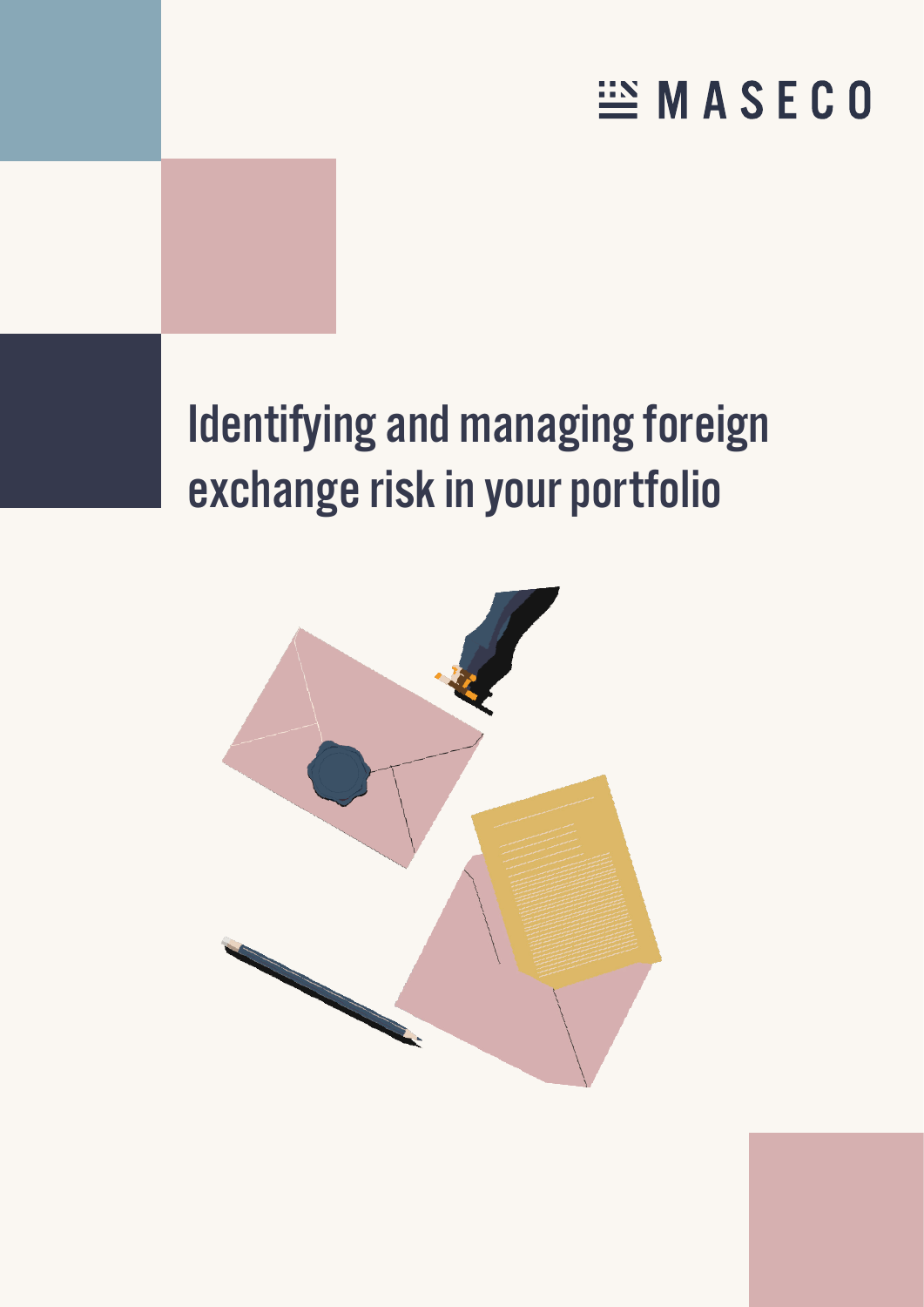### $\mathbb{H}$  MASECO

## About foreign exchange

We believe one component of Wealth Management is the art of managing risk. It is a delicate balance. For US citizens living abroad risk management needs to go beyond the classic issues of retirement planning: How much money will I need? How long do I need to work? Expats need also to ask: Do I understand the foreign exchange risk lurking in my portfolios?

Anyone traveling abroad understands what a weak dollar can do to a holiday budget: The cup of frozen yoghurt in New York that costs \$4 can turn into an \$8 indulgence in Geneva. For a tourist, that is a nuisance. For expats who are settling overseas for the long run, foreign exchange risk is more complex but highly manageable – if they know how to identify and then anticipate the hazards. "We typically find three areas where US citizens are likely to take on risk without always understanding the pitfalls," says James Sellon, Managing Partner, MASECO Private Wealth. "First, some investors don't always plan their investments in terms of their future liabilities. They need to be asking: 'Will my future expenses be mostly in dollars, pounds or a combination of currencies?' Second, they aren't always mindful of how they are holding cash - whether it is in dollars or euros or some other currency. Third, many don't convert currency from one currency to another to make an investment decision (because of the exchange rate costs) ignoring the eventual underlying currency exposures of the investment they make.

In this whitepaper, "Identifying and Managing Foreign Exchange Risk", we provide tips for US expats on how to take charge of foreign exchange risks.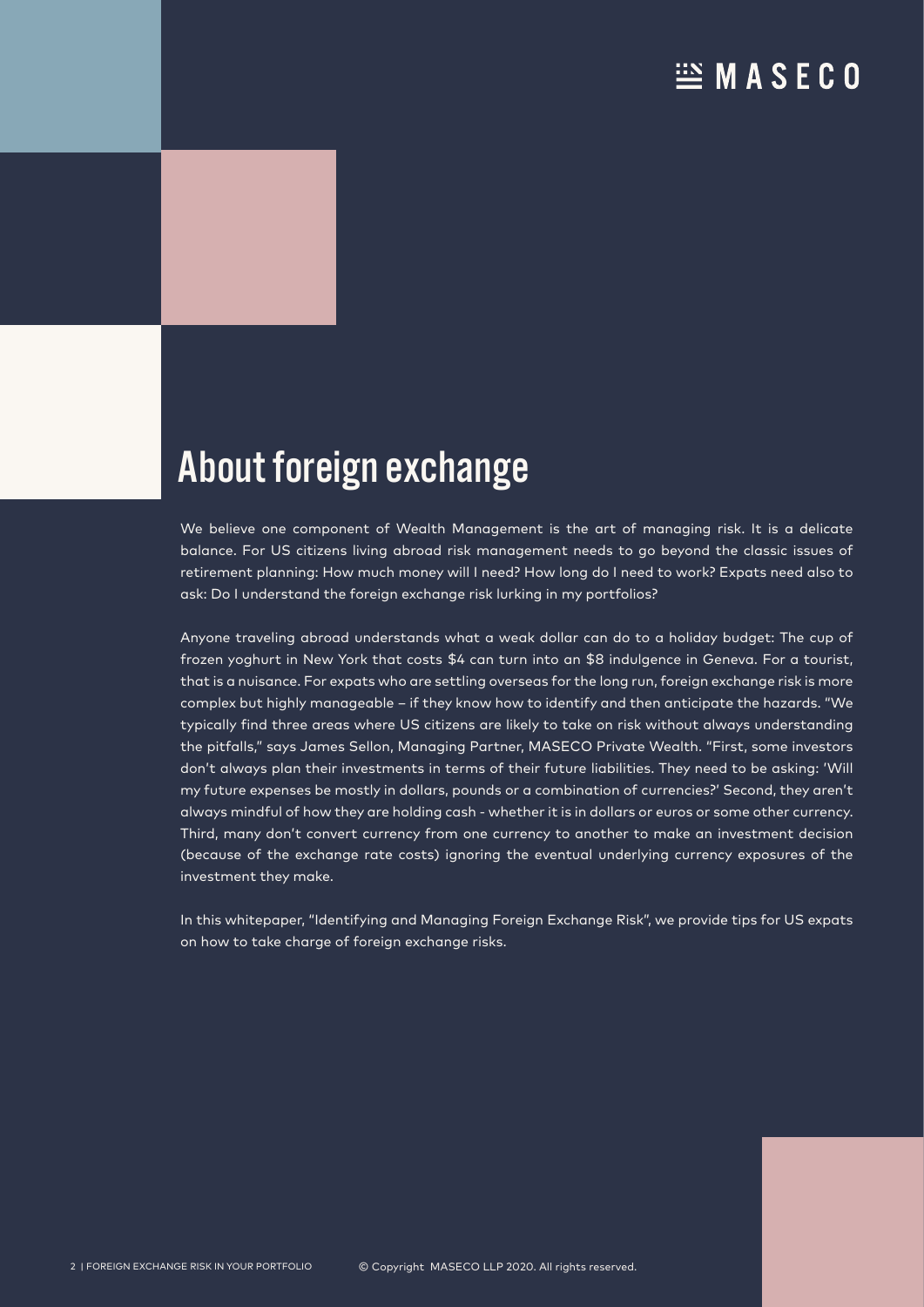#### **Maintain buying power by selecting the right currency now for fixed income investing**

Traditional investment portfolios generally break down into three basic categories – fixed income, stocks, and cash. Each category plays a special role. Cash is important for emergencies; stocks are the growth engine, and fixed income investments should provide the basis for daily expenses after retirement or for controlling the volatility in a portfolio. Foreign exchange risk in fixed income portfolios is singularly important to manage. "If you are planning on spending half the year in London after retirement, then think about whether a big chunk of your fixed income investments needs to be in pounds," says Sellon. "Or if you plan on retiring in London, but your children prefer to go to college in the US, you need to consider having the right mix of dollar and sterlingbased fixed income investments." In practical terms, that means generally investors shouldn't put all of their fixed income investments into US Treasuries, which provide a stream of coupon payments in dollars. "US citizens living overseas need to look at matching the income from their investments to the local currency where they will be incurring most of their expenses. This will aim to protect them from fluctuations in the dollar," Sellon says. "You don't want to suddenly discover after decades of saving that the largest component of your portfolio is in dollars rather than the currency of your liabilities or vice versa." That could mean the difference between looking at that cup of frozen yoghurt mentioned earlier and thinking, "Wow, that's expensive!" - or not thinking about it at all.

#### **Pay attention to cash - is it in a local currency?**

Everyone needs to keep cash – or cash equivalents – on hand for emergencies. In our experience we sometimes find that globetrotting clients can be indifferent to the currency in which they hold cash. "Cash is cash," they might say, but that isn't strictly true. If you are living in the UK and keep cash accounts in euros as well as dollars, then you are subjecting yourself to currency risk. This is true for cash equivalents, like US Treasury bills or money market funds. If you suddenly need £30,000 to replace your car, you don't want to convert your cash hoard from another currency. The foreign exchange market is vast – \$5.1 trillion trades daily. according to Reuters. But the price volatility is considerable. You could get lucky, and the currency you hold could strengthen. But in effect, you are playing roulette with your reserves.

### **Don't be afraid to change dollars to invest in US-based**

ssets that can help to power growth in a nest egg behavioural issue," says MASECO's Managing Partner set up efficient foreign exchange banking services,

risk if they exchange pounds for dollars in order to  $\overline{\mathsf{a}}$  is the movement between the euro and sterling - not confusing, even for the currency sophisticated. Don't based emerging market fund, then the foreign exchange no dollar risk." (See the Q&A below for a deep dive into

to hedge – or protect - investors from the vagaries however, academic studies show that hedging isn't all diversification is seen as the best friend for savers.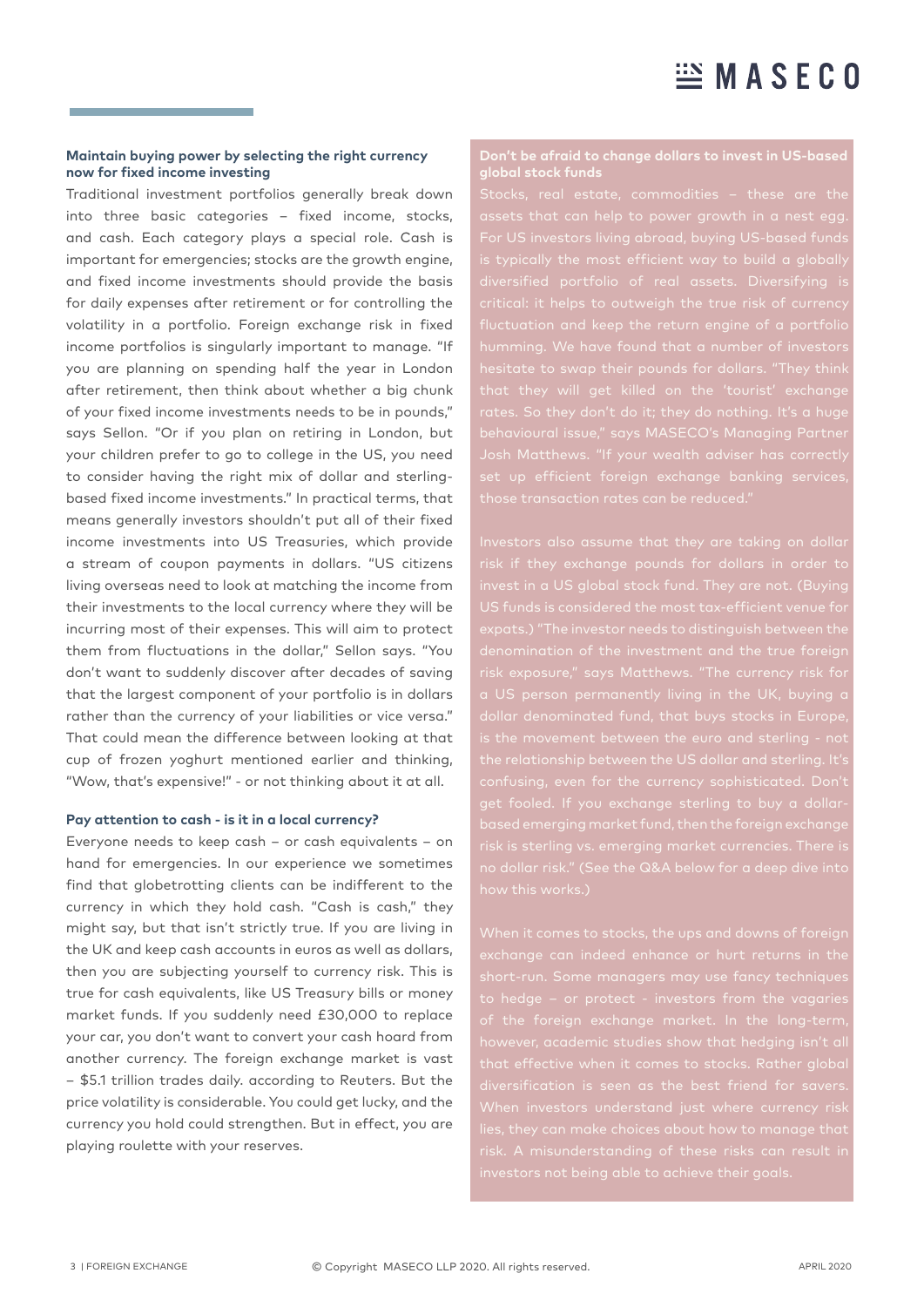## $\mathbb{E}$  MASECO

#### **Questions & Answers**

Foreign exchange is one of the most confusing topics MASECO shares the most common questions that US investors living abroad have about their portfolios and

#### **Q: I have a US stock mutual fund with the word 'global' in it. But I've noticed that sometimes US stocks account for the vast majority of the assets. Does that matter?**

A: Yes, it matters. When reviewing equity mutual fund portfolios, you need to think strategically about just how diversified the holdings are. Allocating a small percentage of emerging market stocks, and then pasting the name "global" on the equity fund isn't good enough. You may need a blend of exposures to achieve true diversification. Of course, a mindful wealth manager may prefer certain exposures to another to help rev the growth engine in a portfolio. The weightings need to be understood and reviewed regularly.

#### **Q: If I am an American in the UK and have British pounds and want to invest in European equities, shouldn't I invest directly in euro funds rather than US funds that invest in European equities? Doesn't the US fund build in an extra layer of foreign exchange risk or expense?**

A: This is one of the trickiest ideas to master. The short answer is no, in this case you are not building in an extra layer of currency risk. Think of the US dollar fund as a middleman. The foreign exchange risk resides with the relationship between the British pound (the currency of your liabilities) and the euro (the core investment). The dollar simply is a medium to exchange. You will also have very marginal transaction costs around exchanging your foreign currency to dollars and then back again. This small friction over the life of the investment should be meaningless.

#### **An example:**

Suppose you are a US person living in the UK and want to buy 100 shares of the euro stock fund denominated in dollars. At the time, the fund is priced at \$1.50 – or a total \$150. Before buying the fund, you need to swap your British pounds for dollars. Let us say £1 can buy \$1.50. So you will need to exchange £100 to buy 100 shares of the fund.

Finally, you should also consider the underlying value of the stocks in the euro stock fund in euros. Let us assume that it is worth €1.20 /share or €120 for 100 shares.

#### An example continued:

Here are the basic foreign exchange rates so far:  $£1 = $1.50$  $£1 = €1.20$ 

Based on these values, how many dollars can a euro buy?

It's a simple ratio. Divide the value of the dollar (\$1.50) by the value of the euros ( $£1.20$ ) - or 1.50/1.20. That equals \$1.25. The euro/dollar exchange rate is therefore €1:\$1.25.

Fast-forward a year later and the euro stock fund has appreciated 20% in local currency: The underlying investment has gone from €120 to €144.

But the dollar hasn't stood still; in fact, it has shrunk miserably against the sterling, the currency of your adopted new home. One pound can now buy \$2.00, up from \$1.50 a year earlier.

In this case, the relationship between sterling and the euro remains unchanged. £1 is still worth €1.20. (Of course, in real life, currencies are constantly changing relative to one another. But the point here is that the risk remains between the steling and the euro.)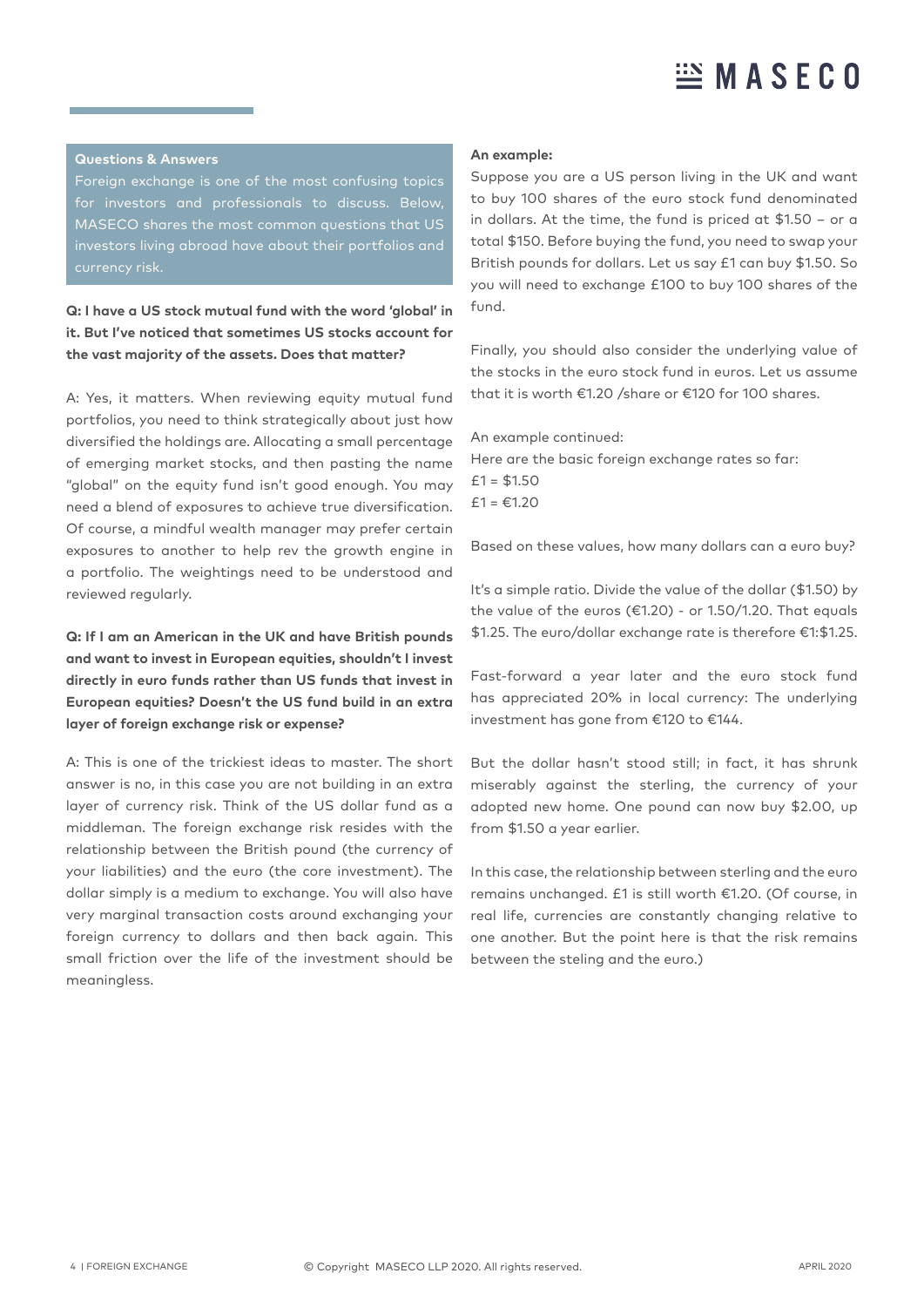## $\mathbb{E}$  MASECO

#### **Bad news for you? Sharpen your pencil.**

Euro stock fund value =  $£144$ , up 20% from a year earlier.

How much is that worth in weakened dollars? Remember, this is a ratio.

If  $f1 = $2.00$  and  $f1 = £1.20$ then €1 = 2.00/1.20 = \$1.67

Can you guess whether the US investor who will convert his dollar investment back into sterling has lost anything by using a dollar vehicle for a euro-based stock fund?

First convert the value of the euro stock fund into sterling.

```
Remember £1 = $1.20
```
To calculate the new value of the fund in sterling, divide by 1.20

#### €144/1.20 = £120

Finally, let's convert Sterling into dollars. Remember, sterling can now buy \$2.00, up from \$1.50 earlier; Again, we just multiply the values:

#### $f120 \times 2.00 = f240$

...which turns out to be the exact same result you would have achieved if you had invested directly into the Euro fund with your dollars:

#### $$144 \times 1.67 = $240$

You can clearly see that investors receive the same return whether they invest in the local currency investment or an investment vehicle investing in the same underlying investments but denominated in a different currency. Using investment vehicles denominated in dollars reduces the regulatory, transaction and operational costs and does not change the investment risk.

It does add marginally to the transaction costs as you will convert currency at the beginning and the end of the investment but if the investment is held, like it should be, for an extended period of time then this cost should be immaterial.

**Q: My global bond mutual fund invests in fixed income securities in the local currencies. Will that help protect me from foreign exchange risk? We plan on retiring in the UK in 15 years.** 

A: Investing in global bond funds should be considered as a key part of an investor's portfolio – not because it can potentially help to minimise foreign exchange exposure. If you are planning to retire in the UK, you will need an income stream in sterling. A dollar denominated global fixed income fund won't provide that for you. Investing in global fixed income is the path for those who wish to have exposure to global interest rate markets and are truly global citizens. It is important for those who wish to protect their purchasing power over the long-term and not be at the mercy of having all one's fixed income eggs in one currency especially when they are unsure of their potential future retirement/liabilities.

#### **Q: Is there a fixed income mutual fund that provides an income stream in sterling or euros? That would make the most sense, wouldn't it?**

A: That may make perfect sense, depending on individual needs and circumstances, for UK nationals and US citizens living in the UK who expect to retire in the UK. Typically, US asset managers do not offer fixed income products that provide non-dollar income streams as the universe of potential customers is small. US citizens should also be wary of investing in offshore (non-US regulated) fixed income instruments as this will result in potentially onerous tax consequences if not understood correctly.

#### **Q: Does it matter if the exchange rate fluctuates when I buy and sell different investments?**

A: Yes. You want to be sure that your wealth manager has the ability to keep precise records on the prices of all assets and the exchange rates at the time of purchase and sale. The regulators and tax administrators require this. The wealth manager also needs to keep tabs on dividend and fixed income interest rate payments, even if they are re-invested immediately and you do not pocket any of the payments.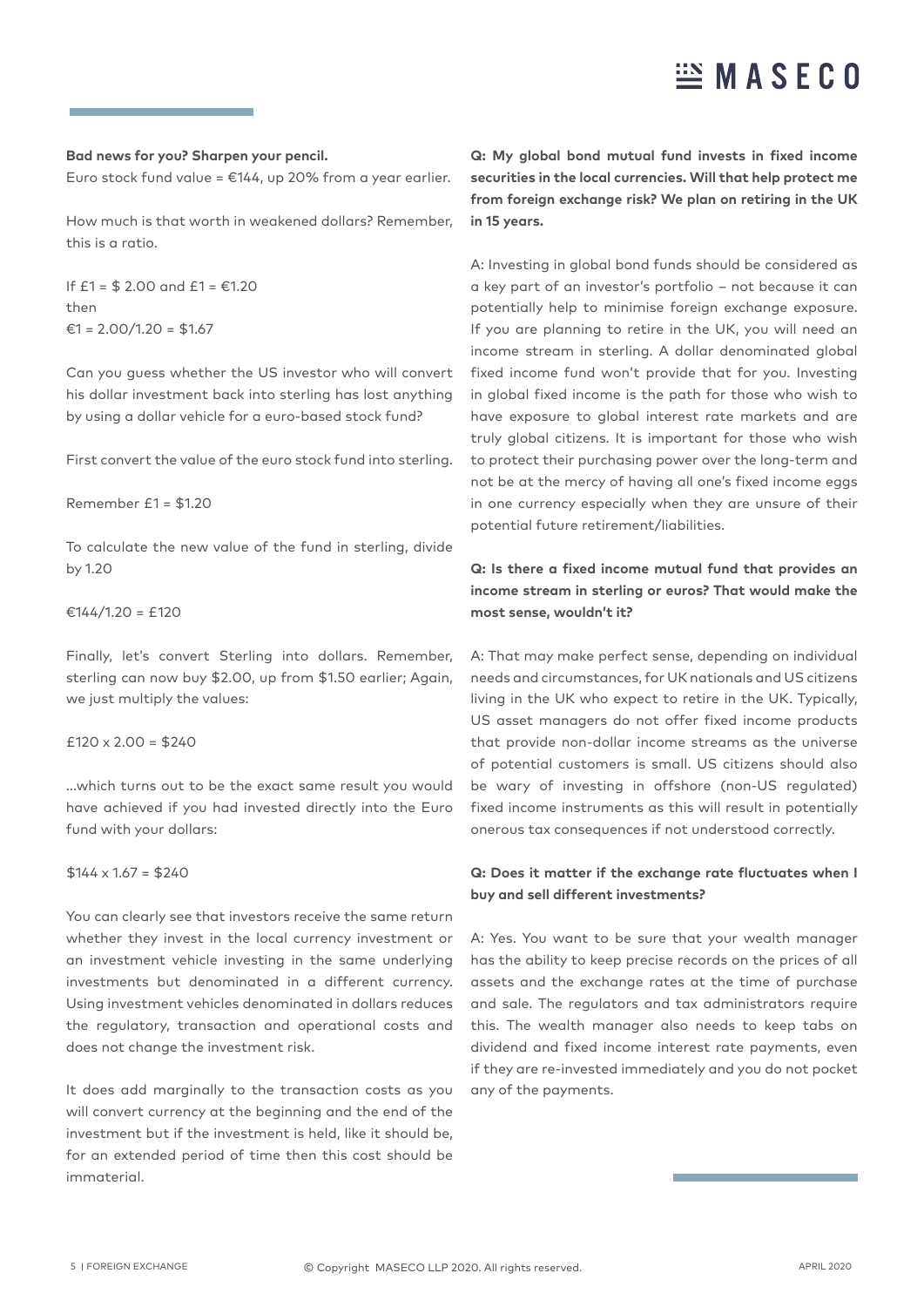### **EMASECO**

#### **Q: Can we invest in individual bond offerings directly, without the help of funds?**

#### **Q: What else can I do if I am a US person living abroad?**